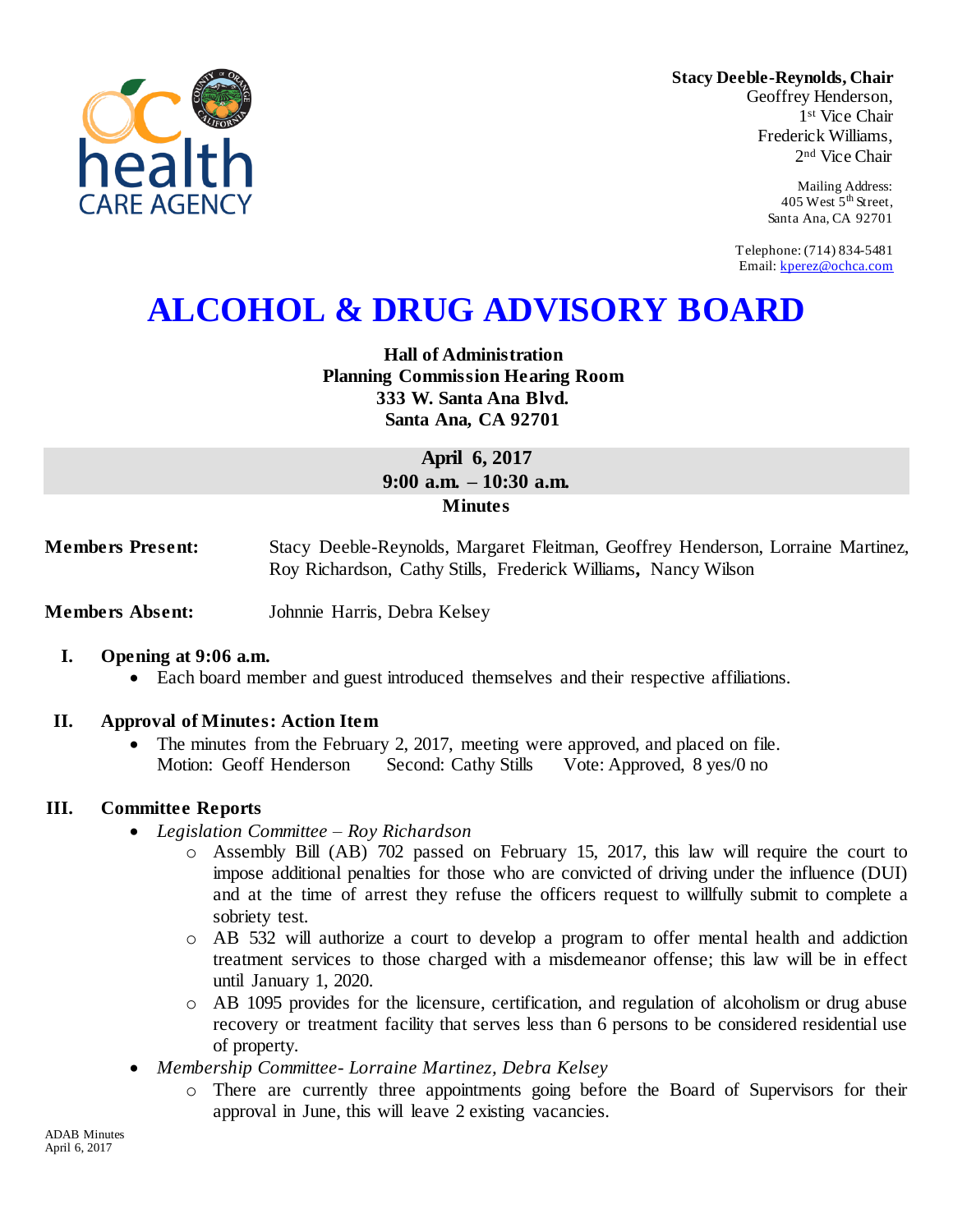- *Nominating Committee- Lorraine Martinez, Debra Kelsey* o No update
- *Mental Health Board Liaison- Cathy Stills*
	- o Thirty-five County staff have been trained in Eye Movement Desensitization and Reprocessing (EMDR) to help trauma survivors. The year round shelter at Kraemer will open in less than two month. Moreover, the Stepping Up Initiative subcommittees are working together to develop a plan in reducing the number of mentally ill people in jail. Furthermore, the Strong Families Veterans program has placed peer navigators in 15 family resource centers throughout the County so that they link people with services. Finally, May is mental health awareness month.
- *Provider Meeting- Cathy Stills and Lorraine Martinez*
	- o No Update.
- *Criminal Justice Treatment Committee – Geoff Henderson*
	- o The committee will look for participation from the members of the Board to look over some of the Stepping Up Initiative recommendations.
- *Community Forum Planning Committee – Geoff Henderson, Lorraine Martinez, Debra Kelsey, Margaret Fleitman*
	- o The planning Committee has been meeting regularly and focusing their efforts on putting together a survey. This should be sent out to soon to obtain feedback from the members of the community. In addition, they are in the process of planning focus groups to obtain feedback from various community groups. All of the feedback received from the public comments, surveys, and focus groups will put together and incorporated into their final plan.
- Community Collaborative Committee:
	- o *Orange County RX & OTC Coalition: Margaret Fleitman*
		- **Margaret attended the last meeting held at the Orange County Crime Lab and they** obtained a tour of their location, they were provided information on current findings and what they are testing in their lab.
	- o *Orange County Substance Abuse Prevention Network (OCSAPN): Stacy Deeble-Reynolds*
		- They have begun the planning of their annual conference, more details on the date and location will be provided soon.
	- o *Mental Health Services ACT (MHSA) Steering Committee: Cathy Stills, Geoff Henderson*
		- Geoff Henderson provided an update on potential budget issues with the budget for the in home health care IHHS, the state will no longer be liable for these costs and the County will now take a substitute role in paying for these costs which may potential impact County budgets. In addition, the MHSA office has put out their three-year plan for fiscal years 17/18 – 19/20, and has been posted for public comment. They also provided a comprehensive presentation on the many MHSA programs.
	- o *Orange County Tobacco Education Coalition (OCTEC): Stacy Deeble-Reynolds*
		- Stacy reported that Stanford University offers a new online set of lessons titled "Tobacco Toolkit", it offers great information and includes information on ecigarettes which is a something new for the schools to use. This toolkit is free of charge to use.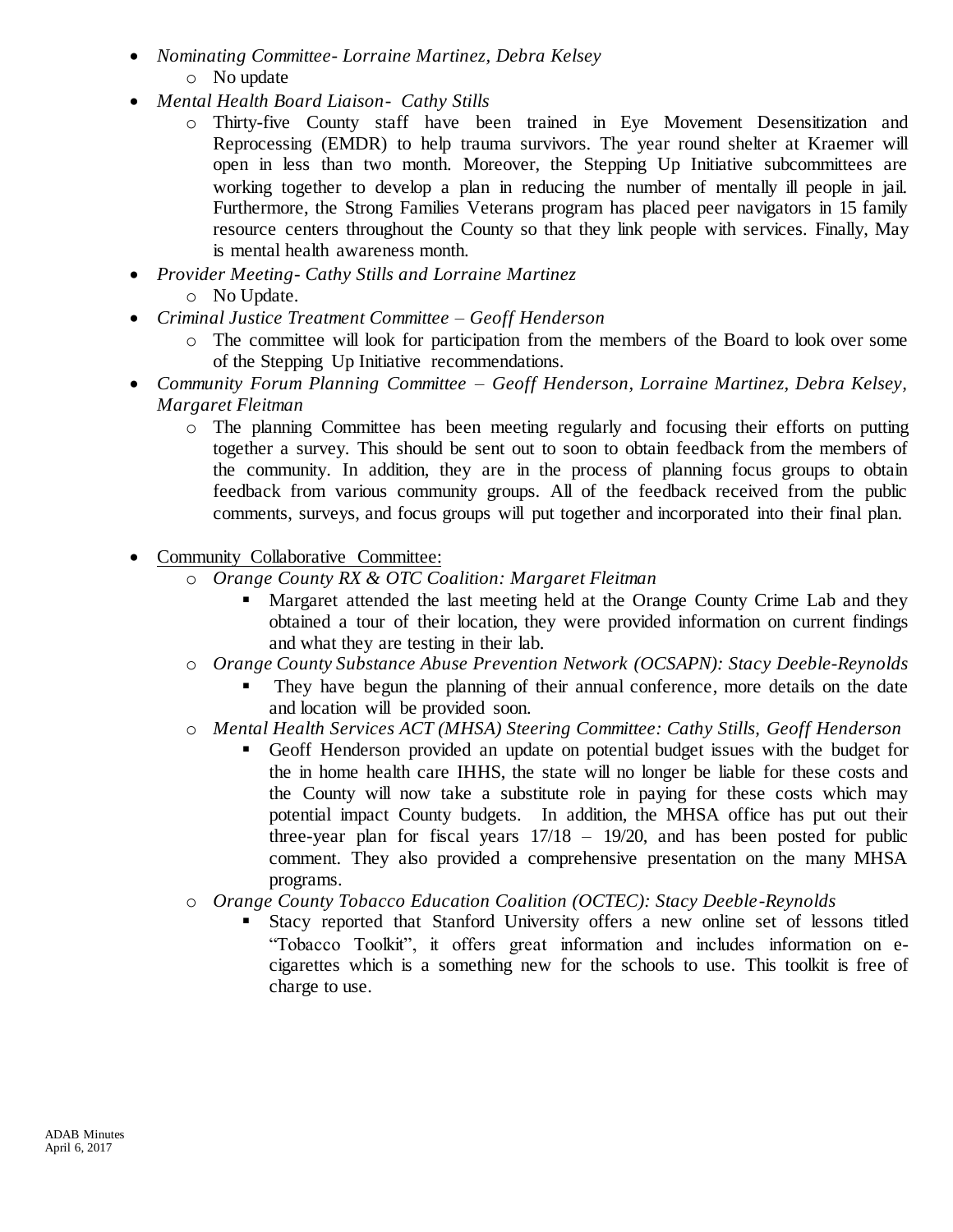## **IV. Old Business-**

 Geoff Henderson provided an update on the Stepping Up Initiative, it is an initiative brought together by two county leaders Sherriff Hutchins and Supervisor Todd Spitzer. The initiative's goals are primarily trying to reduce the number of folks who are incarcerated due to their mental illness symptoms as opposed to criminal behavior. During the last six months, the county has brought together ten subcommittees which have been meeting on a regular basis, each working to provide a recommendation to the Assistant Sheriff Kea who will put all recommendations together into a formal report. This plan will then be presented before the Board of Supervisors for their approval.

# **V. New Business-**

*Fee Increase requests for Providers of DUI and PC 1000 Programs***:** *(Azahar Lopez)*

Dr. Lopez provided a comprehensive overview of their reasoning behind their request to go before the Board of Supervisors (BOS) to approve the Health Care Agency in submitting a request to increase Driving Under the Influence (DUI) provider fees to the that State Department of health Care Services (DHCS) as well as for the PC1000 programs. The fee increase schedule is based on a three year increase. Auditor Controller conducted a fee study and is recommending of such increases from the participants of the program. Dr. Lopez requests the support of the ADAB for the suggested increases so that they can continue to provide their level of services. In addition, Dr. Lopez requests that the board write a letter in support of the increases to attach to their request to the BOS. The ADAB members have requested further clarification and additional documentation be sent to them via email and will table this agenda item to the next ADAB general meeting.

# **VI. BHS Update:**

*Brett O'Brien-* Touchstones program is in the process of getting Drug Medi-Cal certified but is finding some challenges due to a conflict between community care licensing and Drug Medi-Cal, however despite the challenges they are moving forward through this process. Moreover, on the Stepping up Initiative, all of the ten sub-committees will need to submit their recommendations by the end of April. Finally, Mental Health Awareness month is coming up in May and we will have many events throughout the month supporting this campaign. A calendar of events will be distributed soon via email. The Multi-Ethnic Collaboration of Community Agencies (MECCA) will start off with a kickoff event on May 7th at the Bowers Museum.

*Mitch Cherness:* A provider has been identified for the Co-Occurring Residential Request for Proposal (RFP) for the severe and persistent mentally ill population, we hope to have it up and going by the end of the year. Moreover, the provider meeting is Tuesday at 3:00pm at the Data Center in Santa Ana, they will cover local and state updates on alcohol and drug related items. Furthermore, the current waitlist is approximately 160 to get into residential treatment, this is equivalent to a 2-3 week wait time for injection drug use (IDU) and for non-IDUs it's a month or two months wait time. Grandma's House of Hope, a provider for short term housing, will open up a house for males and willing to take persons with mental illness and AB 109. The Human Immunodeficiency Virus (HIV) residential program, Opioid and AB 109 services will be going to the BOS on April 25th for their approval. The Kraemer facility will start taking their residents by early May and will be in phase 1, taking approximately only 100 residents by reservation only and from persons who are from north county area. In addition, Shelter Plus Care will start allowing shared housing, they will allow people to use their voucher to rent a room inside someone's home to avoid losing their housing voucher. Finally, we have applied to receive 6,000 doses of Naloxone which will be available to the community.

Sandra Fair- The Drug Medi-Cal plan is still in the rate setting process. HCA outpatient clinics are currently seeking certification for Drug Medi-Cal. An RFP went out for outpatient providers and is in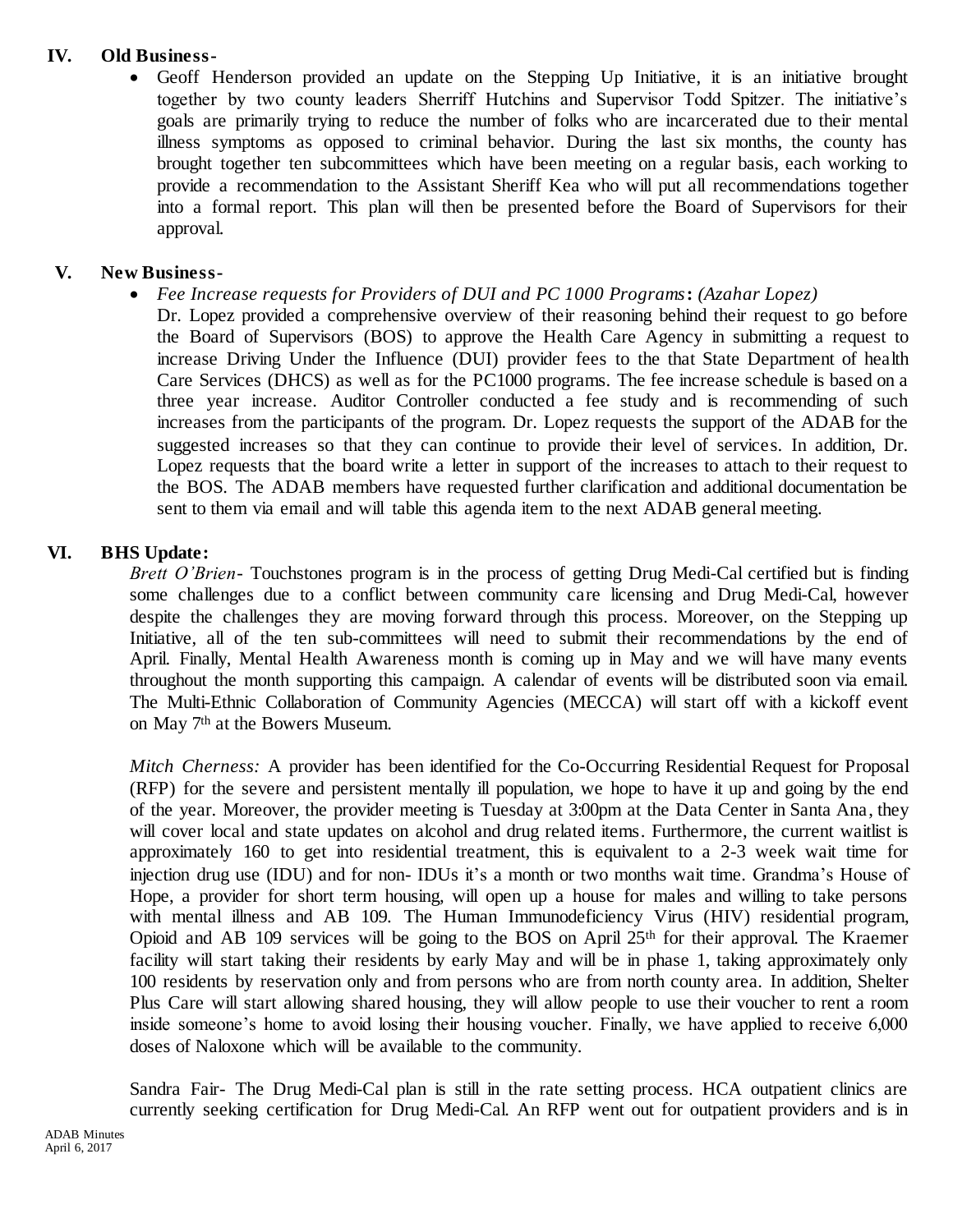the evaluation process; this RFP will require all providers to be Drug Medi-Cal certified and required to provide linkages to medication assisted treatment. Moreover, the Opioid workgroup is moving forward working on developing a survey to get it out the community. In addition, we have established an email mailbox available to submit public comment, [Opioidinfo@ochca.com](mailto:Opioidinfo@ochca.com) Sandra Fair or Karla Perez will be monitoring this mailbox for all incoming comments. Cal Optima had an informational series meeting covering all areas on how to deal with the opioid issue that is going on.

## **VII. Presentation**

#### *Marijuana Fact Check Website*

 Presentation by: Brett O'Brien, Director Children, Youth and Prevention Behavioral Health Services Amy Buch, Division Manager of Health Promotion Health Care Agency

Brett O'Brien and Amy Buch provided a full overview and navigation of the information the website provides. The website offers information on the latest research related to children and youth's health and safety.

For additional information on the Marijuana Fact Check Website, please contact Karla Amezquita at [kperez@ochca.com](mailto:kperez@ochca.com) or log on to <http://www.mjfactcheck.org/>

## **VIII. ADEPT Report**

- $\bullet$  Amy Buch
	- o Amy shared of some acknowledgements made by Public Health Services of partners who have helped them meet the goals and objectives of the Community Health Improvement Plan; those were Mission Hospital, BCC Gary Center, various Boys and Girls Clubs, DUI Courts team, and Sheriff's department. In addition, there will be a reality party on April  $22<sup>nd</sup>$  from 2-5 pm in Garden Grove. Finally, May 29th will be a drug take back day. Finally, they will be going before the BOS on April 25<sup>th</sup> to renew some agreements in the community.

## **IX. Public Comment**

- Leslie Madershied: Ms. Mandershied shared her story in the loss of her daughter due to opioid addiction. She urges the board to increase Naloxone use, incorporate more detox facilities, and implement a comprehensive mandatory training program for teachers and families.
- Claudia: Ms. Claudia shared about the loss of a loved one due to opioid addiction. She shared addiction is a disease of the brain and concern should be paid to outpatient programs.
- Aimee Dunkle: Ms. Dunkle shared about the loss of her son to an opioid addiction, she runs her own program with her husband providing hope to those who need help with their addition and working hard to put people into detox treatment. They provide Naloxone to members of the Civic Center, under the 57 frwy in Anaheim and at the needle exchange program. Their program needs help with funding for more Naloxone purchases.
- Kathy Berkowitz: Ms. Berkowitz shared her story with the loss of her son due to opioid addiction. She urges the need for training in the workplace to recognize signs and provide help for their employees.
- Amy Pacios: Shared her story as an addict, through her recovery and loosing loved ones along the way. She recommends educating the community and a need for campaigning past the "Just say No".
- Will Congdon: Mr. Congdon provided three recommendations, 1) the need for a program to encourage disposal of opioid prescription drugs 2) addiction is a long process, help support sober living homes 3) talk about your addition and share your story.